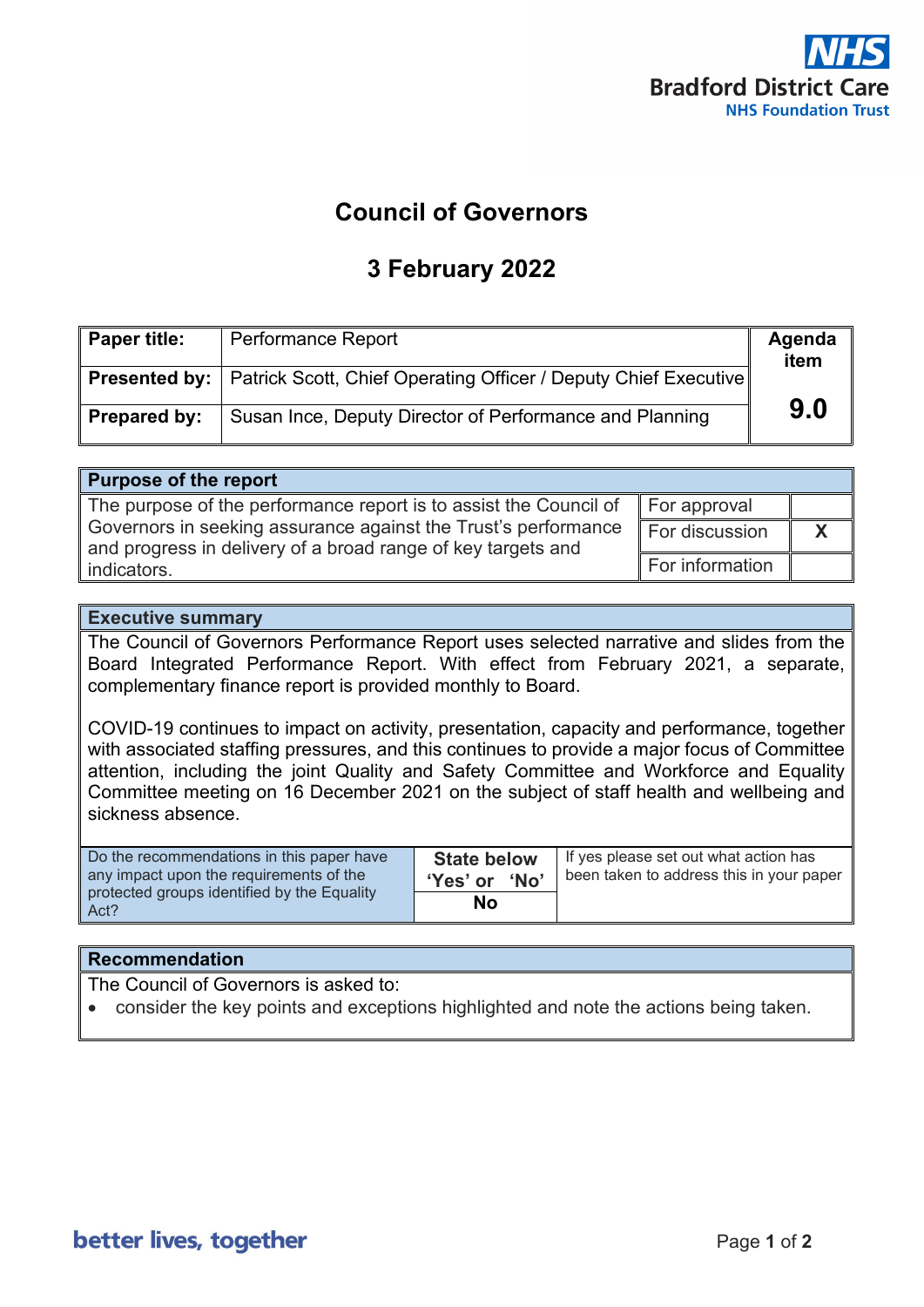

| <b>Strategic vision</b>                                                  |                                              |                                                                      |                                                                |                                   |
|--------------------------------------------------------------------------|----------------------------------------------|----------------------------------------------------------------------|----------------------------------------------------------------|-----------------------------------|
| Please mark those that apply with an X                                   |                                              |                                                                      |                                                                |                                   |
| <b>Providing</b><br>excellent quality<br>services and<br>seamless access | <b>Creating the</b><br>best place to<br>work | <b>Supporting</b><br>people to live<br>to their fullest<br>potential | <b>Financial</b><br>sustainability<br>growth and<br>innovation | <b>Governance</b><br>and well-led |
|                                                                          |                                              |                                                                      |                                                                |                                   |

| <b>Care Quality Commission domains</b> |                  |                   |        |                 |
|----------------------------------------|------------------|-------------------|--------|-----------------|
| Please mark those that apply with an X |                  |                   |        |                 |
| <b>Safe</b>                            | <b>Effective</b> | <b>Responsive</b> | Caring | <b>Well Led</b> |
|                                        |                  |                   |        |                 |

| <b>Relationship to the Board</b><br><b>Assurance Framework</b><br>(BAF) | The work contained with this report links to all the Trust's<br>strategic objectives and associated BAF risks.                                                                                                                                                                                                                                                                                                                                                                                                                                                                                                                                                                                                                                                                                        |
|-------------------------------------------------------------------------|-------------------------------------------------------------------------------------------------------------------------------------------------------------------------------------------------------------------------------------------------------------------------------------------------------------------------------------------------------------------------------------------------------------------------------------------------------------------------------------------------------------------------------------------------------------------------------------------------------------------------------------------------------------------------------------------------------------------------------------------------------------------------------------------------------|
| <b>Links to the Organisational</b><br><b>High Risk Register</b>         | The work contained with this report links to many of the<br>organisational high risks including:<br>2370: COVID-19 sustained pandemic - inability to<br>sustain service delivery through the waves of the<br>pandemic<br>2485: Reduced staffing levels in the core paediatric<br>speech and language therapy service due to vacancies,<br>with risk of breaching 18 week target<br>2504: Existing waiting lists for assessment, diagnosis<br>$\bullet$<br>Memory Assessment<br>review<br>in<br><b>Services</b><br>and<br>exacerbated by limits on face to face assessments due<br>to impact of COVID and COVID restrictions<br>2509: Demand within community nursing services<br>exceeding capacity<br>2590: School Nursing Special Needs Sussex Tool<br>highlights a gap between demand and capacity |
| <b>Compliance and regulatory</b><br><b>implications</b>                 | The following compliance and regulatory implications have<br>been identified as a result of the work outlined in this report:<br>Under the NHS System Oversight Framework, NHS<br>England and NHS Improvement monitor and gather<br>insights about performance of integrated care systems,<br>trusts and commissioners across five themes of: quality<br>of care, access and outcomes; preventing ill health and<br>reducing inequalities; people; finance and use of<br>resources; leadership and capability.                                                                                                                                                                                                                                                                                        |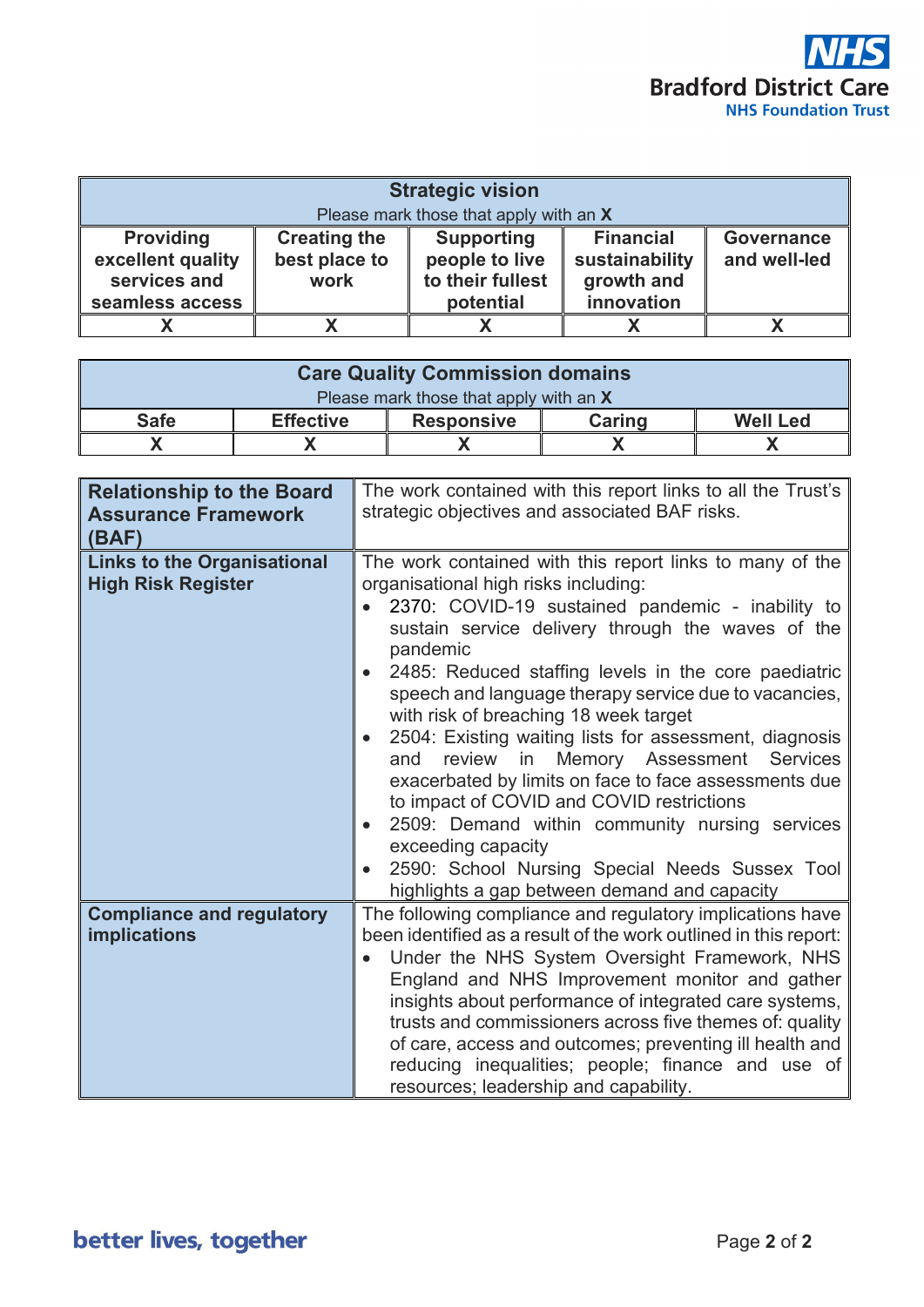

### **Council of Governors Performance Report**

## **3 February 2022 meeting**

### **Performance relating to October, November and December 2021**

better lives, together

W: www.bdct.nhs.uk  $\bigtriangledown$ : @BDCFT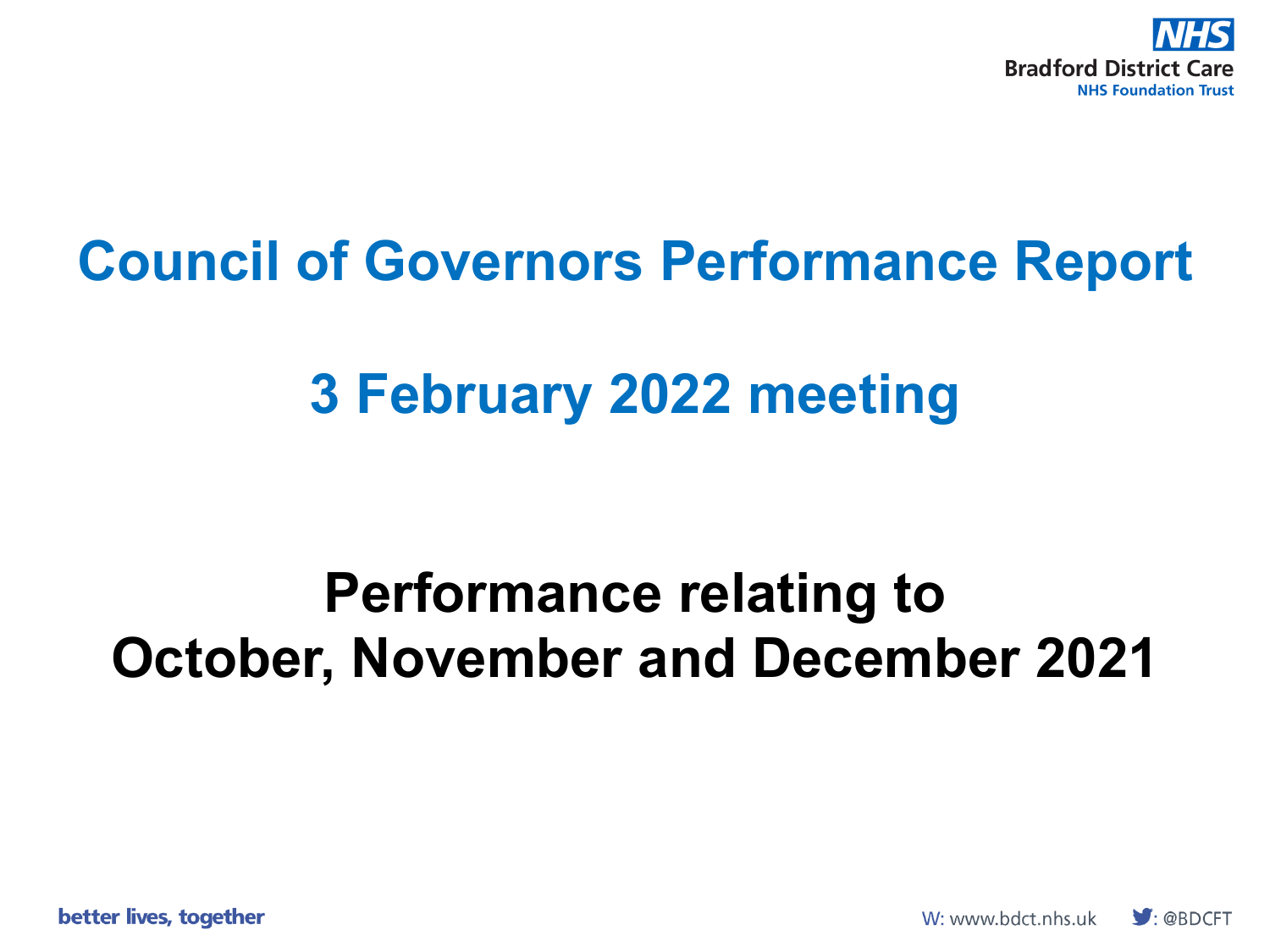# **Key Themes**

**Bradford District Care NHS Foundation Trust** 

Combined impact of:

- **high service demands**  increased acuity and complexity, with COVID-19 having a clear and significant impact;
- **staff absence compounding existing workforce shortages**  sickness absence due to COVID-19; long term sickness recorded as anxiety, stress and depression; other COVID related absences; high levels of vacancies and turnover in some services; reduced bank and agency staff availability impacting on staffing levels across inpatient services.

Seasonal pressures over winter are being intensified by the rise of the Omicron variant. Trust staff are also supporting the intensified COVID-19 vaccination programme. Proactive planning is taking place across Trust services with Bradford and Craven health and care partners to ensure that essential presenting needs continue to be met.

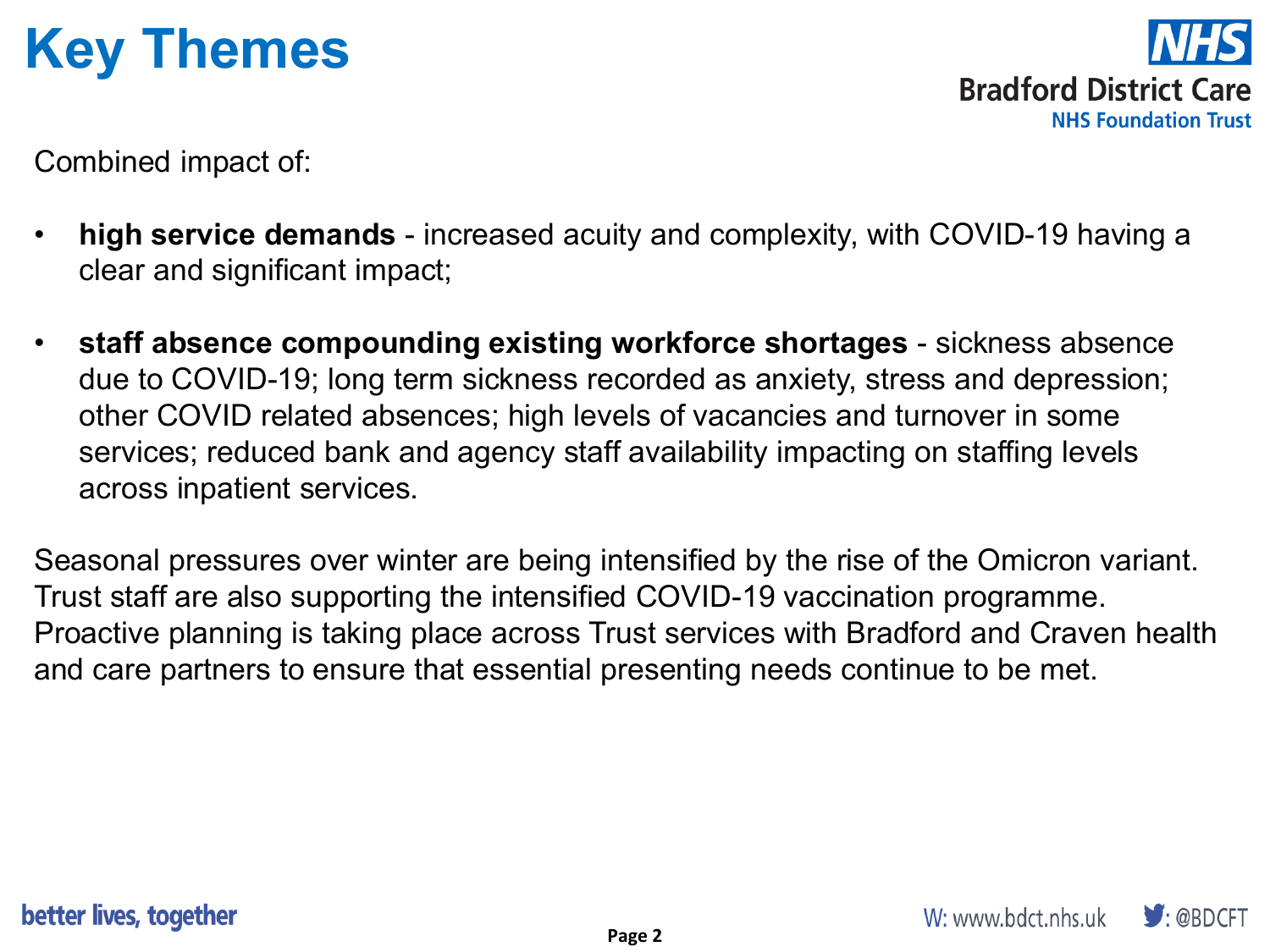# **Workforce – Staff Absence**

### Sickness absence remains above the Trust's 4% target



**Bradford District Care** 

**NHS Foundation Trust** 

- The higher sickness absence rate is due to short term and COVID cases.
- In December 2021, the areas with the highest levels of sickness remain: estates, facilities and finance; mental health; community adults services.
- Sickness absence in community children's services is decreasing (November 5.87%, December 5.36%) despite the pressures experienced in these services.
- Sickness absence rate continues to have negative impacts on the Trust in terms of continuity of service, financial costs (due to bank/agency expenditure) and staff morale. In operational services, there is a correlation between sickness absence and labour turnover.
- The Trust has introduced a 12 week incentive scheme for clinical staff who work in patient / service user facing services, offering extra payments to staff who take up bank and additional shifts between 24 December 2021 and 17 March 2022.<br>W: www.bdct.nhs.uk  $\blacksquare$ : @BDCFT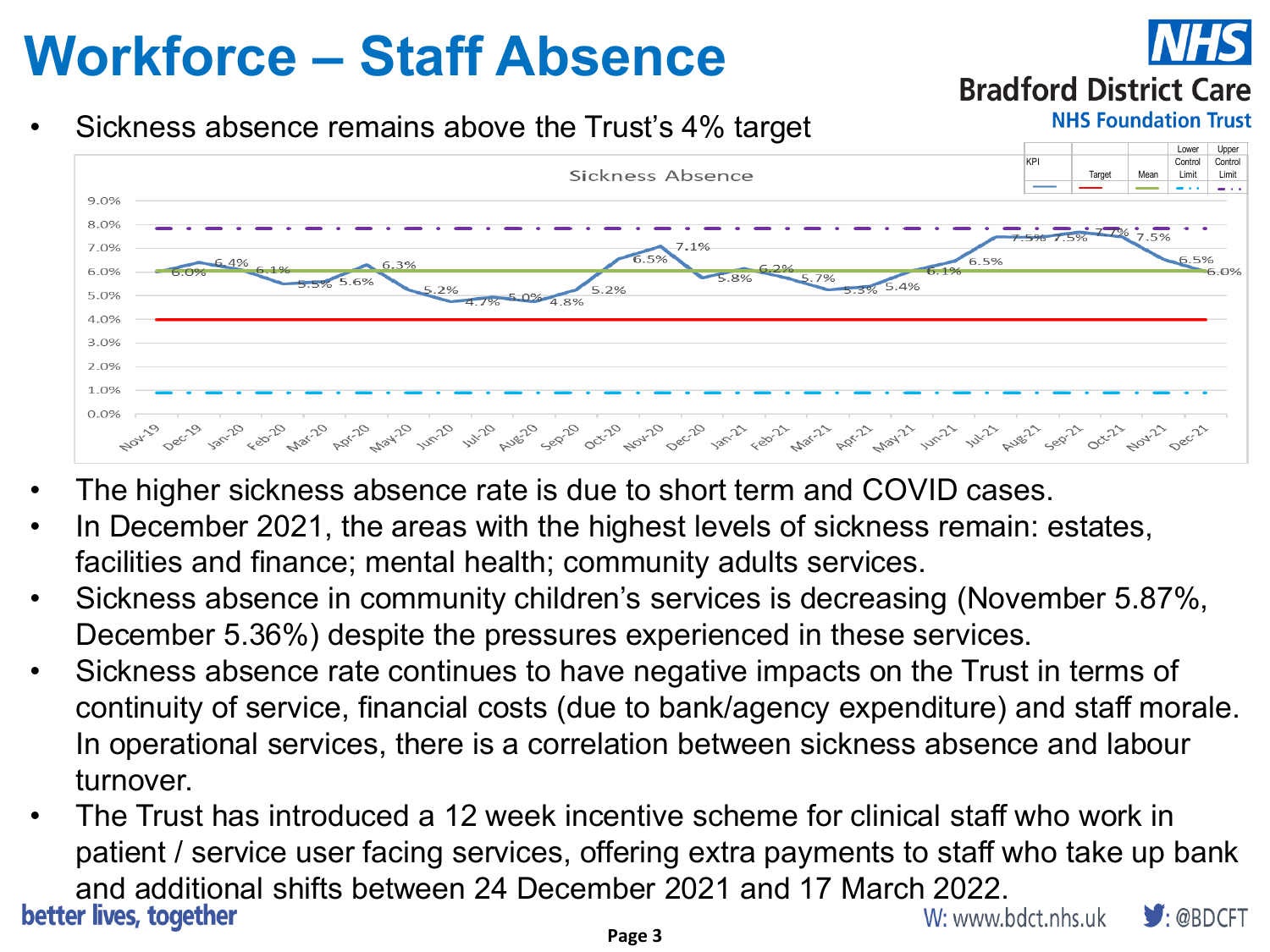### **NHS Oversight Framework Metrics Bradford District Care – Out of Area Placements NHS Foundation Trust**

• COVID-19 has resulted in an increased number of inappropriate out of area placements for adult mental health services due to a combination of increasingly acute patients requiring an inpatient stay and a reduction in bed capacity to meet COVID safe requirements for isolating and cohorting patients.



- The Trust has worked with an independent sector partner to block purchase beds, with a rigorous assurance framework to oversee quality and maximise capacity available. Two additional PICU beds have been secured from the independent sector provider, for a time limited period, funded from COVID monies until the end of March 2022.
- Flow management has been strengthened, including flow team, daily partnership calls with acute trusts and the police and oversight of out of area placements.
- Further quality improvement work focused on purposeful admission and safe discharge has commenced, supported by the Kaizen Promotion Office. A sponsor development workshop is scheduled for 4 February 2022.<br>better lives, together  $\blacktriangleright$ : @BDCFT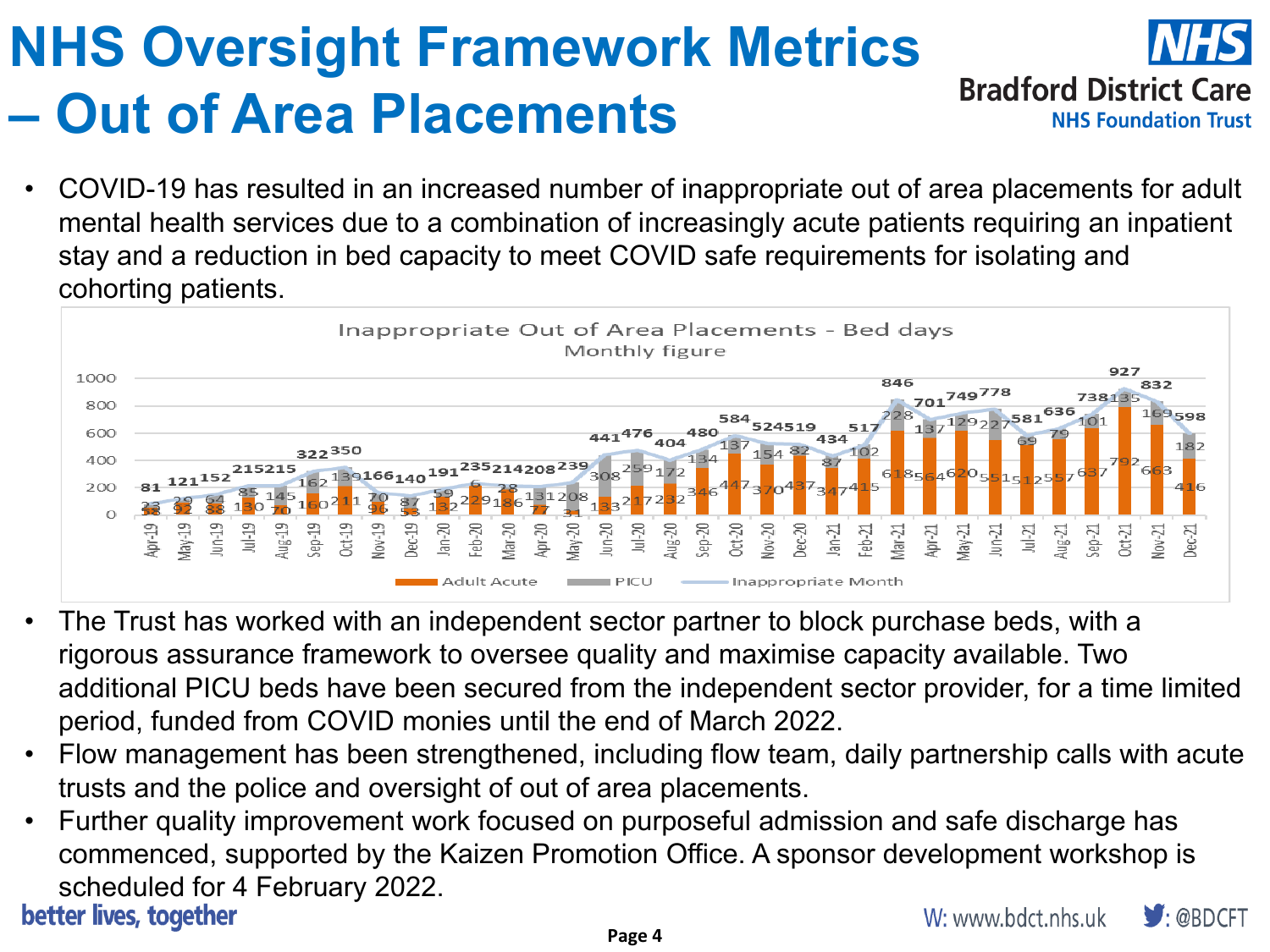# **Waiting Times**



### **Bradford District Care**

- Capacity is being constrained through a combination of rising demand, staff absence, vacancies and infection prevention and control measures.
- The Senior Leadership Team continues to oversee processes to manage and reduce waiting lists, with escalation from the Care Group Quality and Operational meetings.
- Waiting times have been significantly reduced for dental treatment under general anaesthetic, with 91.9% of patients waiting less than 18 weeks to commence treatment in December 2021 against the target of 92%. The service has worked closely with Bradford Teaching Hospitals and Airedale Foundation Trust to reinstate and maintain operating lists for dental services with all lists reinstated except one fortnightly exodontia list at Airedale General Hospital.



#### better lives, together